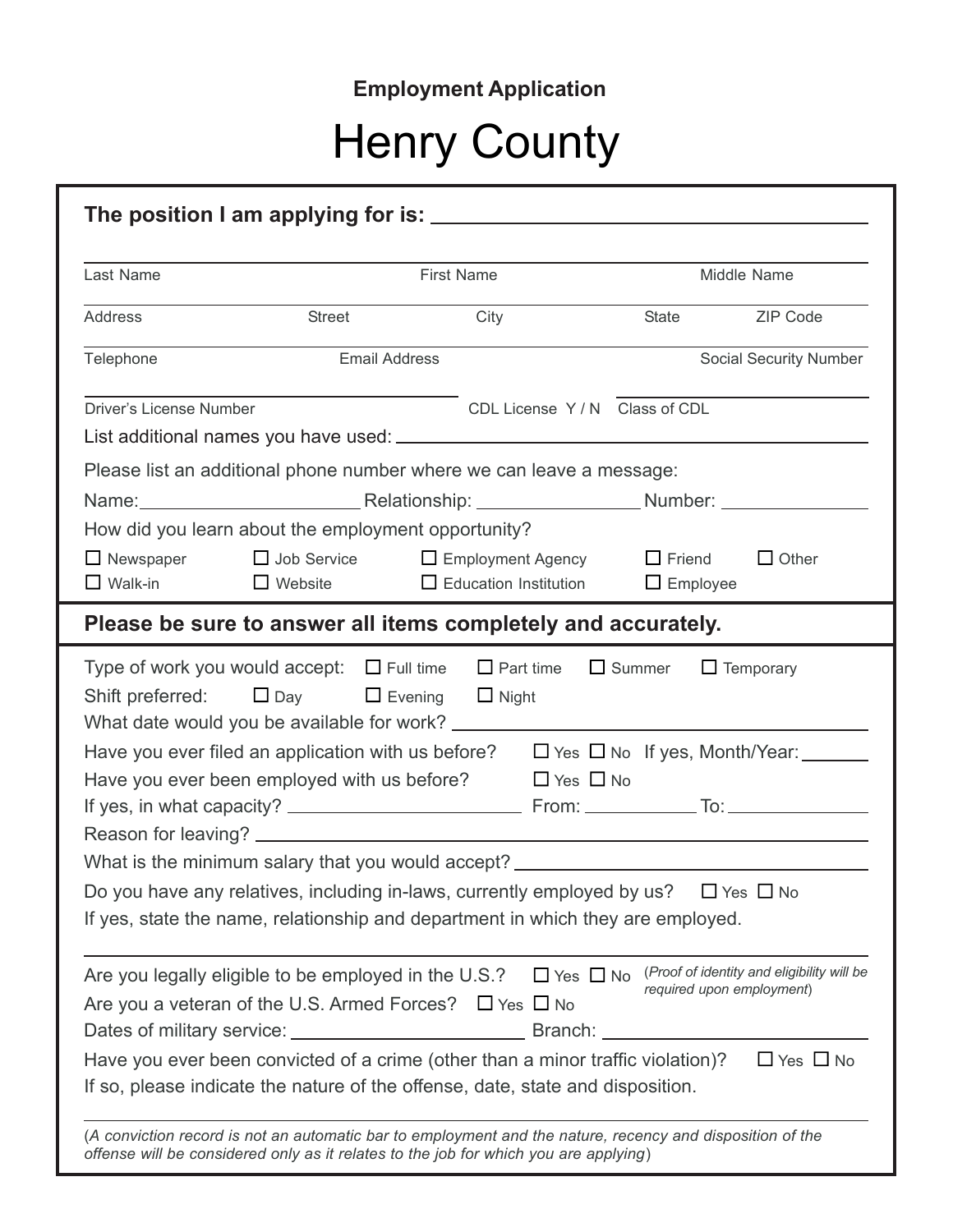#### **Education**

|                             | <b>High School</b> | Undergraduate College/University | Graduate/Professional |
|-----------------------------|--------------------|----------------------------------|-----------------------|
| School Name<br>and Location |                    |                                  |                       |
| Diploma/Degree              |                    |                                  |                       |
| Course of Study             |                    |                                  |                       |

Describe any skills, specialized training, apprenticeship, and applicable extra-curricular activities.

List equipment and computer software you can operate.

List construction equipment previously operated if applicable to the position.

#### **References**

Give name, address and telephone number of three references who are not related to you and are not previous employers.

| -1 |      |         |       |  |
|----|------|---------|-------|--|
|    | Name | Address | Phone |  |
| 2. |      |         |       |  |
|    | Name | Address | Phone |  |
| 3. |      |         |       |  |
|    | Name | Address | Phone |  |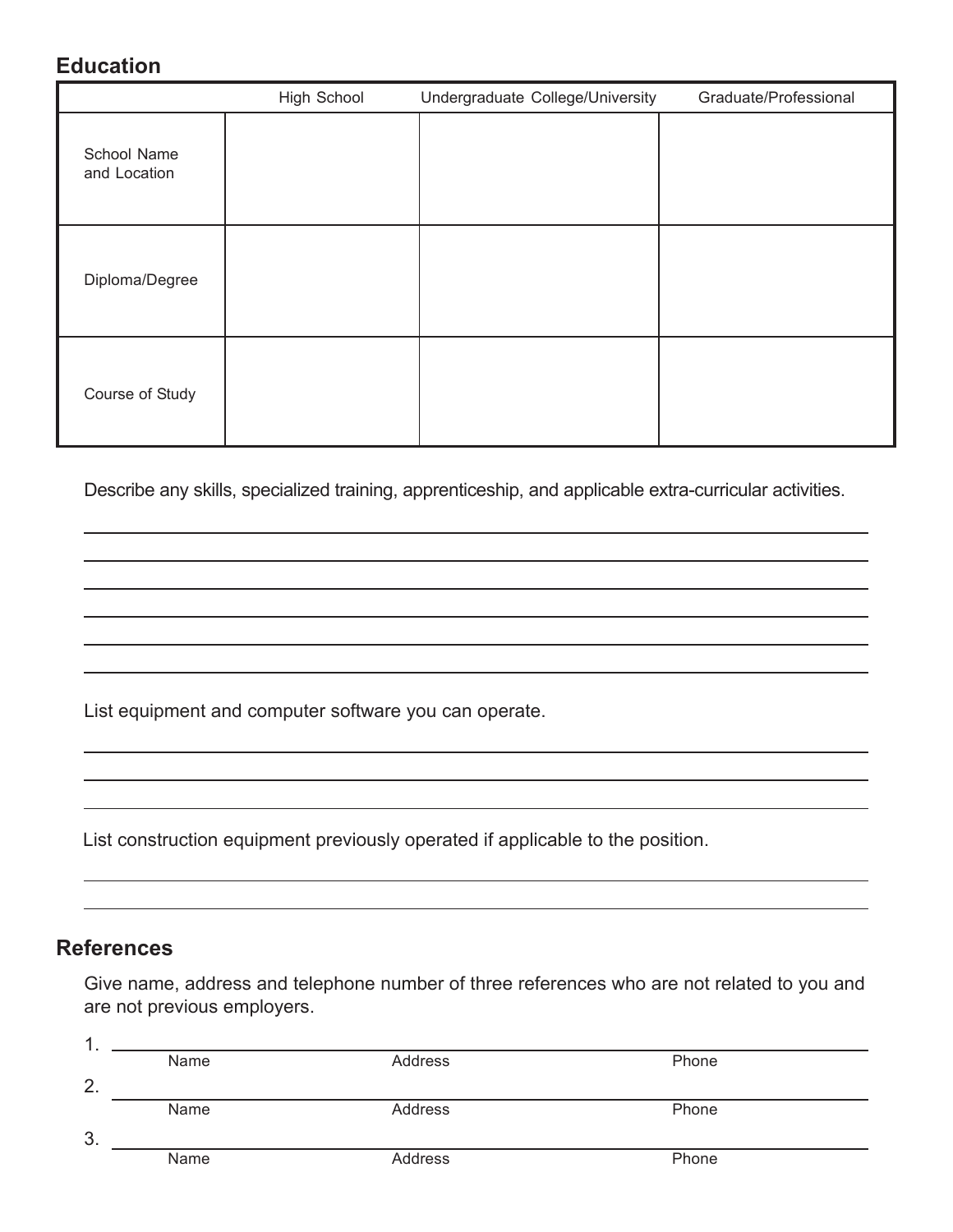#### **Employment Experience**

List previous 10 years of employment. Start with your present or last job. Add another sheet if necessary.

| 1.             | Employer                                                                         | Dates Employed<br>From / To            | Work performed     |
|----------------|----------------------------------------------------------------------------------|----------------------------------------|--------------------|
|                | <b>Address</b>                                                                   |                                        |                    |
|                | Telephone number                                                                 | Hourly Rate/Salary<br>Starting / Final |                    |
|                | Job title                                                                        |                                        |                    |
|                | Supervisor                                                                       |                                        | Reason for leaving |
|                | May we contact the employer listed above?                                        | $\Box$ Yes $\Box$ No                   | If no, why?        |
| 2.             | Employer                                                                         | Dates Employed<br>From / To            | Work performed     |
|                | <b>Address</b>                                                                   |                                        |                    |
|                | Telephone number                                                                 | Hourly Rate/Salary<br>Starting / Final |                    |
|                | Job title                                                                        |                                        |                    |
|                | Supervisor                                                                       |                                        | Reason for leaving |
|                | May we contact the employer listed above?                                        | $\Box$ Yes $\Box$ No                   | If no, why?        |
| 3 <sub>1</sub> | Employer                                                                         | Dates Employed<br>From / To            | Work performed     |
|                | Address                                                                          |                                        |                    |
|                | Telephone number                                                                 | Hourly Rate/Salary<br>Starting / Final |                    |
|                | Job title                                                                        |                                        |                    |
|                | Supervisor                                                                       |                                        | Reason for leaving |
|                | May we contact the employer listed above?<br>$\Box$ Yes $\Box$ No<br>If no, why? |                                        |                    |
| 4.             | Employer                                                                         | Dates Employed<br>From / To            | Work performed     |
|                | Address                                                                          |                                        |                    |
|                | Telephone number                                                                 | Hourly Rate/Salary<br>Starting / Final |                    |
|                | Job title                                                                        |                                        |                    |
|                | Supervisor                                                                       |                                        | Reason for leaving |
|                | May we contact the employer listed above?                                        | $\Box$ Yes $\Box$ No                   | If no, why?        |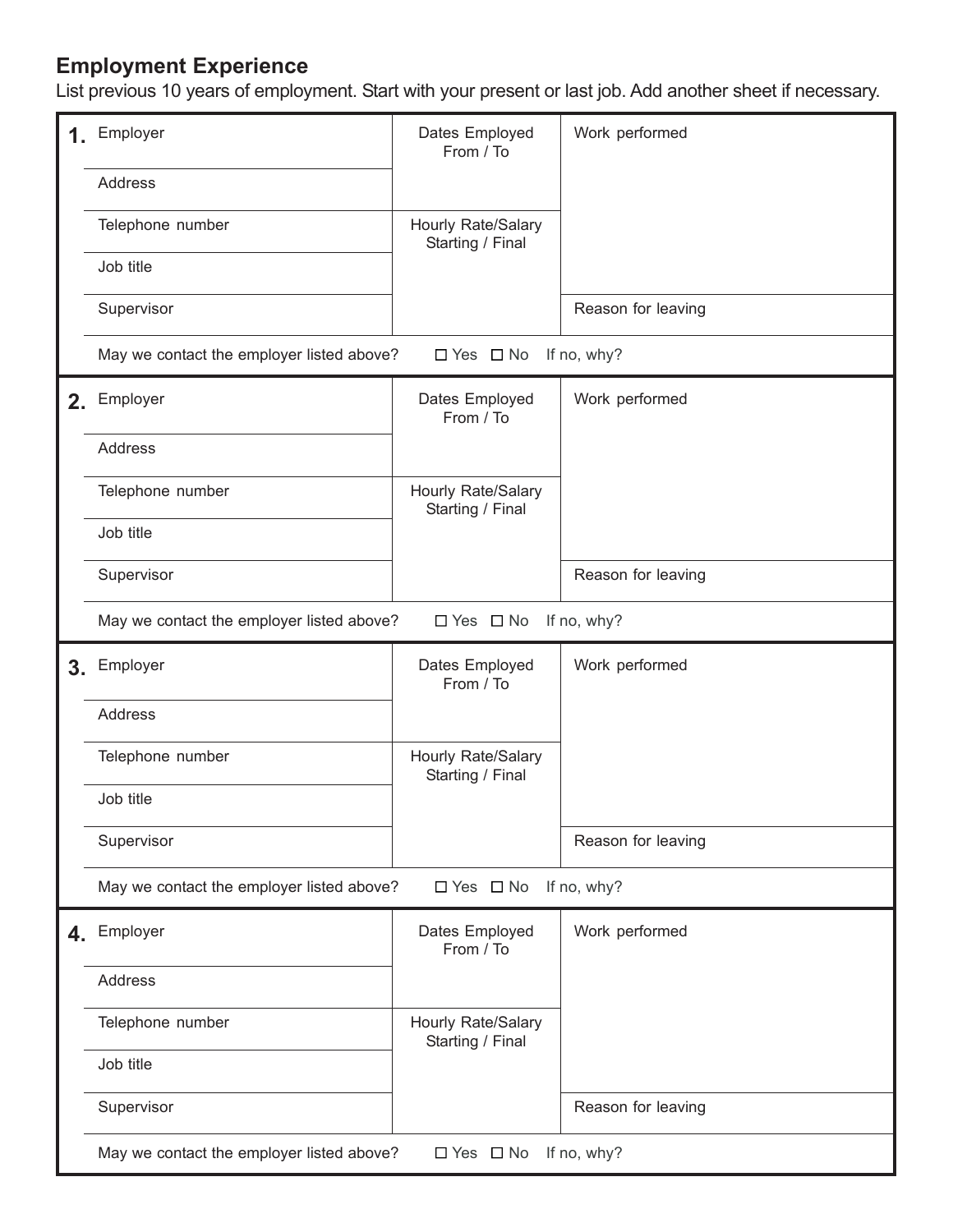#### **Applicant's Statement**

I certify that answers given herein are true and complete to the best of my knowledge. I authorize investigation of all statements contained in this application for employment as may be necessary in arriving at an employment decision.

This application for employment shall be considered active for a period of time not to exceed 45 days. If I wish to be considered for employment beyond this time period, I understand that I need to inquire as to whether or not applications are being accepted at that time

I hereby acknowledge that any employment relationships with Henry County is of an At-Will nature, which means that the employee may resign at any time and that Henry County may discharge at any time with or without cause. I understand that neither this document nor any offer of employment from Henry County constitutes an employment contract unless a specific document to that effect is executed by Henry County and be in writing.

In the event of employment, I understand that false or misleading information given in my application or interview(s) shall be considered sufficient cause for dismissal. I further understand that an incomplete application or an absence of my signature on this application is just cause for rejection of this application. I agree to employment entrance exams, if necessary, at Henry County cost. I understand that I am required to abide by all rules and regulations of the employer.

Signature of Applicant **Date** Date of Applicant **Date of Applicant** Date of Applicant **Date** 

It is the policy of Henry County to provide equal treatment to all Henry County employees and applicants for Henry County employment without regard to race, color, religion, political affiliation, creed, sex, sexual orientation, national origin or ancestry, age, mental or physical disability, marital status, except as bona fide occupational qualifications may require otherwise. This policy applies to all human resources actions and procedures including, but not limited to: recruitment, selection, training, compensation, benefit programs, promotion, demotion, transfer and termination of employment.

*Individuals in need of special accommodations are asked to notify our office in advance.*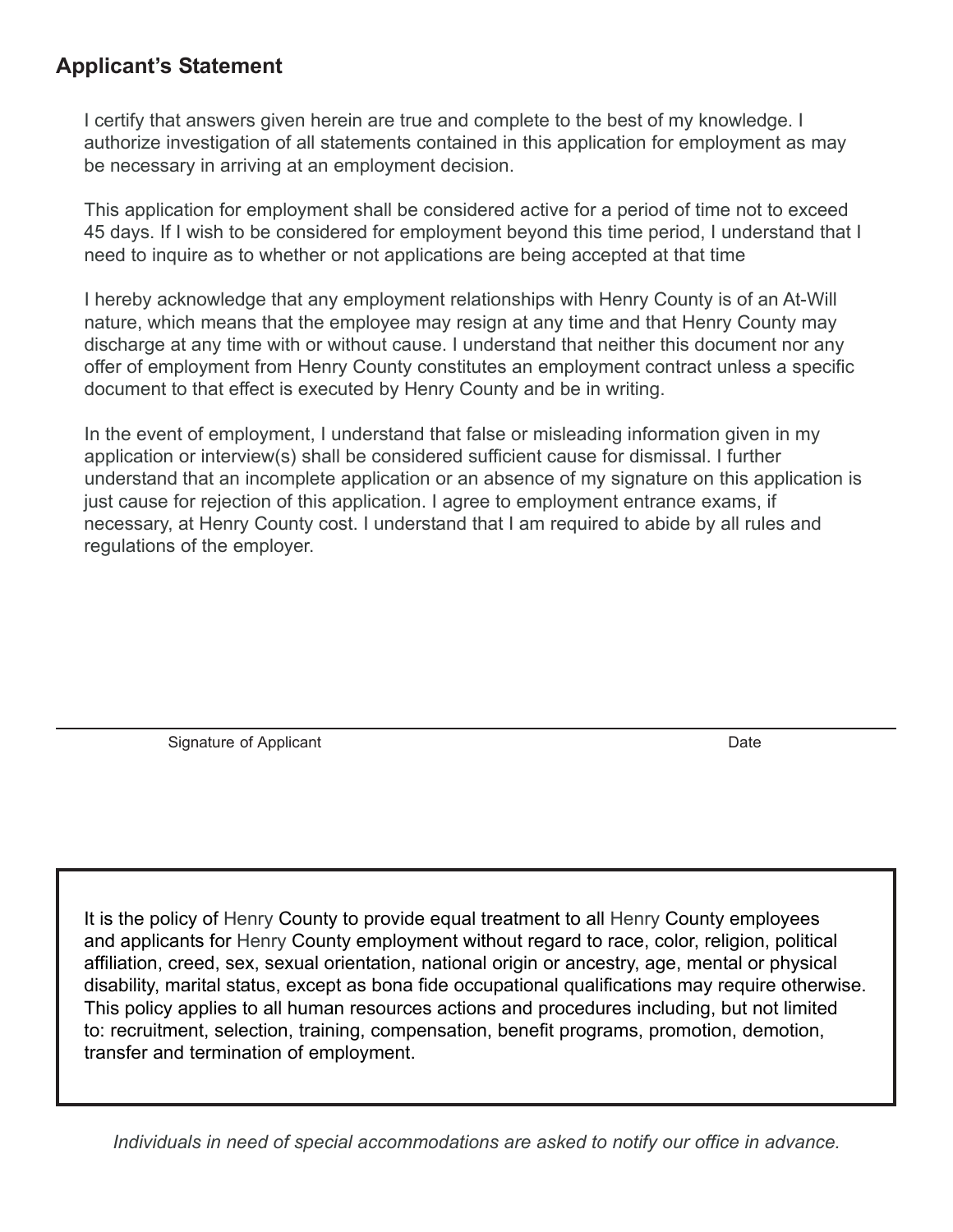# Henry County Sheriff's Office, Iowa

106 East Clay St Mt. Pleasant, IA 52641

### Authorization for Release of Information

Name: Social Security Number: Date of Birth: Driver's License Number: Driver's License State of Issue:

I, **I** and the same of the reby authorize Henry County, Iowa to investigate my past employment and education history, background and driving record, as may be necessary in determining my suitability for a position with Henry County, Iowa. This includes, but is not limited to; character, performance evaluations, attendance, attitude, discipline and work habits.

I fully understand the information provided may be of a sensitive, confidential, and privileged nature, and may reflect negatively upon me. Any questions relating to the release of information should be directed to the Henry County Sheriff's Office at (319)-385-2712.

I acknowledge that this information is necessary and will assist in determining my suitability for employment with Henry County, Iowa. I hereby release any providers of information from any and all liabilities. I further acknowledge that a facsimile or copy of this release shall be as valid as the original.

 $\mathcal{L}_\text{max}$  , and the set of the set of the set of the set of the set of the set of the set of the set of the set of the set of the set of the set of the set of the set of the set of the set of the set of the set of the

Signature **Date** 

m:\civil forms\release of information .doc